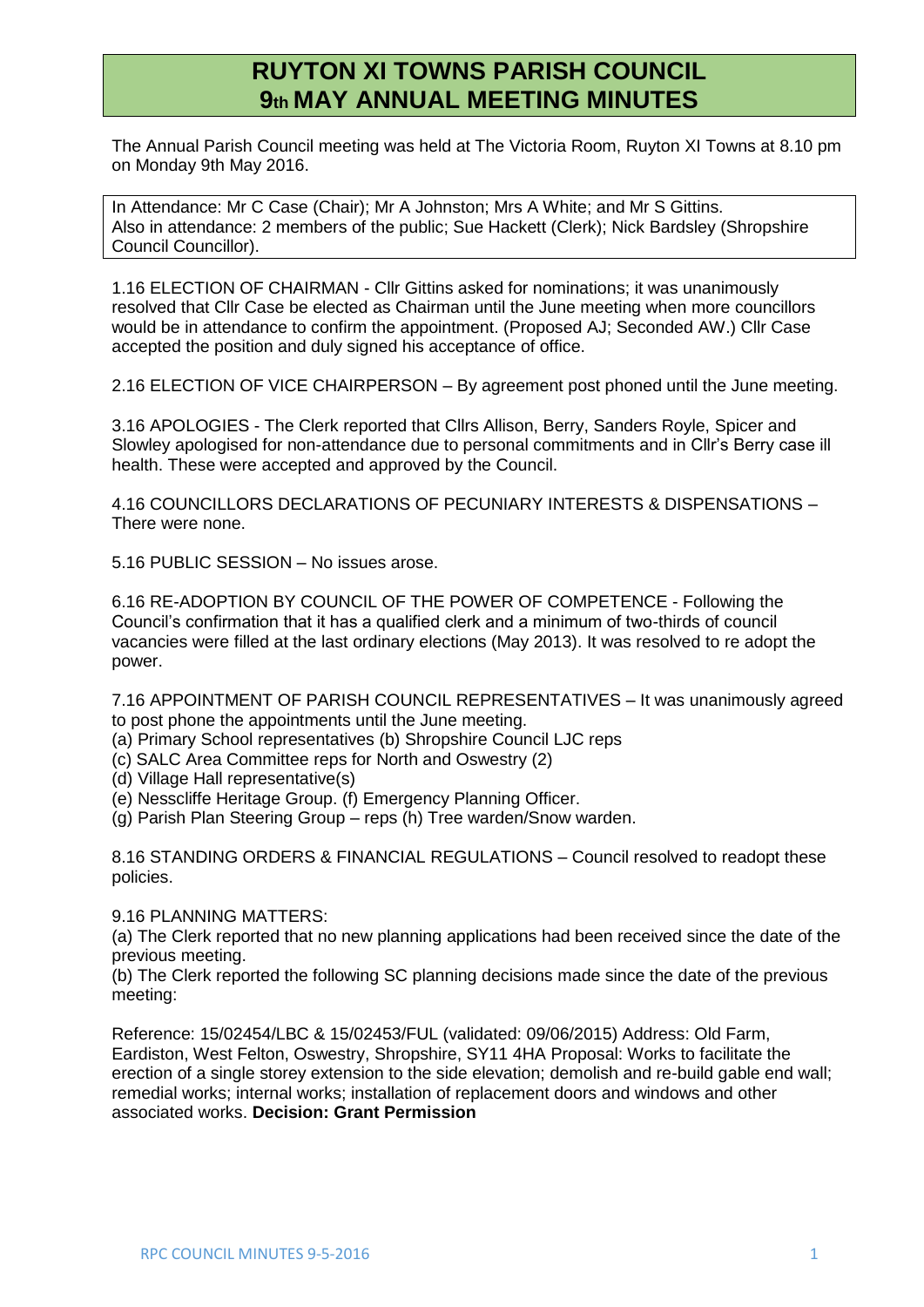Reference: 16/00923/FUL (validated: 11/03/2016) Address: Land At The Marches Farm, Brownhill, Ruyton XI Towns, Shropshire Proposal: Erection of agricultural workers dwelling and garage. **Decision: Refuse.** 

Reference; 16/00966/FUL

Address Barncroft, Olden Lane, Ruyton XI Towns

Proposal: Change of use of agricultural land to create an extension to existing touring caravan site to provide 10 additional pitches. **Decision: Grant permission.** 

10.16 CONFIRMATION & ACCEPTANCE OF PREVIOUS MEETING MINUTES: Draft minutes of the council meeting held in April 2016 were confirmed as accurate by Council and the Chairman was instructed to sign them as correct.

11.16 SHROPSHIRE COUNCIL – SC Councillor Nick Bardsley summarised the outcomes of the recent LJC May meeting. He went on to report that The Corbet School had a significant forecast in decline in school numbers on roll which was worrying. The Chairman thanked him for his report.

12.16 HIGHWAYS & MAINTENANCE ISSUES:

1. The Clerk reported that she had received a resident's complaint about the state of Abbots Lane. Council decided to chase Suckleys on the matter and that remedial action should take place. Cllr Gittins to contact Suckleys and forward response to the Clerk to forward on to the resident concerned.

2. The Clerk provided a report supplied by PC Dale of road traffic collisions at Shotatton crossroads during the past 5 years (Note: only Injury RTCs recorded): 2012: 1 x Serious 3 x slight; 2013: Zero; 2014: Zero Serious 1 x slight; 2015: zero Serious 2 x slight; 2016: zero Serious 1 x slight.

3. A5 Ministers Visit scheduled for 28 May 2016 – It was agreed that the Chairman would liaise with Cllr Sanders Royle and release a press release, about the dangers of the Shotatton junction; using arguments for improvements.

## 13.16 PROJECTS UPDATE:

a. AED Project – The Chairman confirmed it has now been launched and was working; volunteers contacted via face book.

b. Hanging Basket Project – The Clerk reported that £220 had been received to date from the donations request mail shot she had carried out; it was hoped that more donations would trickle in. Council resolved and delegated expenditure of £450 to the Chairman to use to acquire the hanging baskets for the village. It was also agreed to use D Peate to install the baskets and remove them in the autumn.

c. Spinney Project Update – Cllr Gittins confirmed that there had been no progress and that Pentons were still awaiting a felling licence.

d. Doctors Meadow – The basketball court project & field maintenance remained in progress. The Clerk confirmed that the contractor was due on site in the middle of June and expected to take a week to complete the work. Council resolved that the Clerk should purchase the basketball net and pole and have it delivered to a councillor's home address.

e. Village Street Furniture – The Chairman confirmed that the WI Bench and Charter Bench at Drs Meadow were now repaired and in the process of being installed.

f. Street Party Update – A community group would be holding a Queens Birthday picnic in the park on 11/6/206.

14.16 YEAR END ACCOUNTS AR CORPORATE GOVERANANCE – Appendix C- The Clerk took the Council through the Finance Reports and Annual Return:

a. Council considered the Internal Auditor's report and resolved to complete each relevant sction of the Governance Statement on page 1 of the Annual Return positively.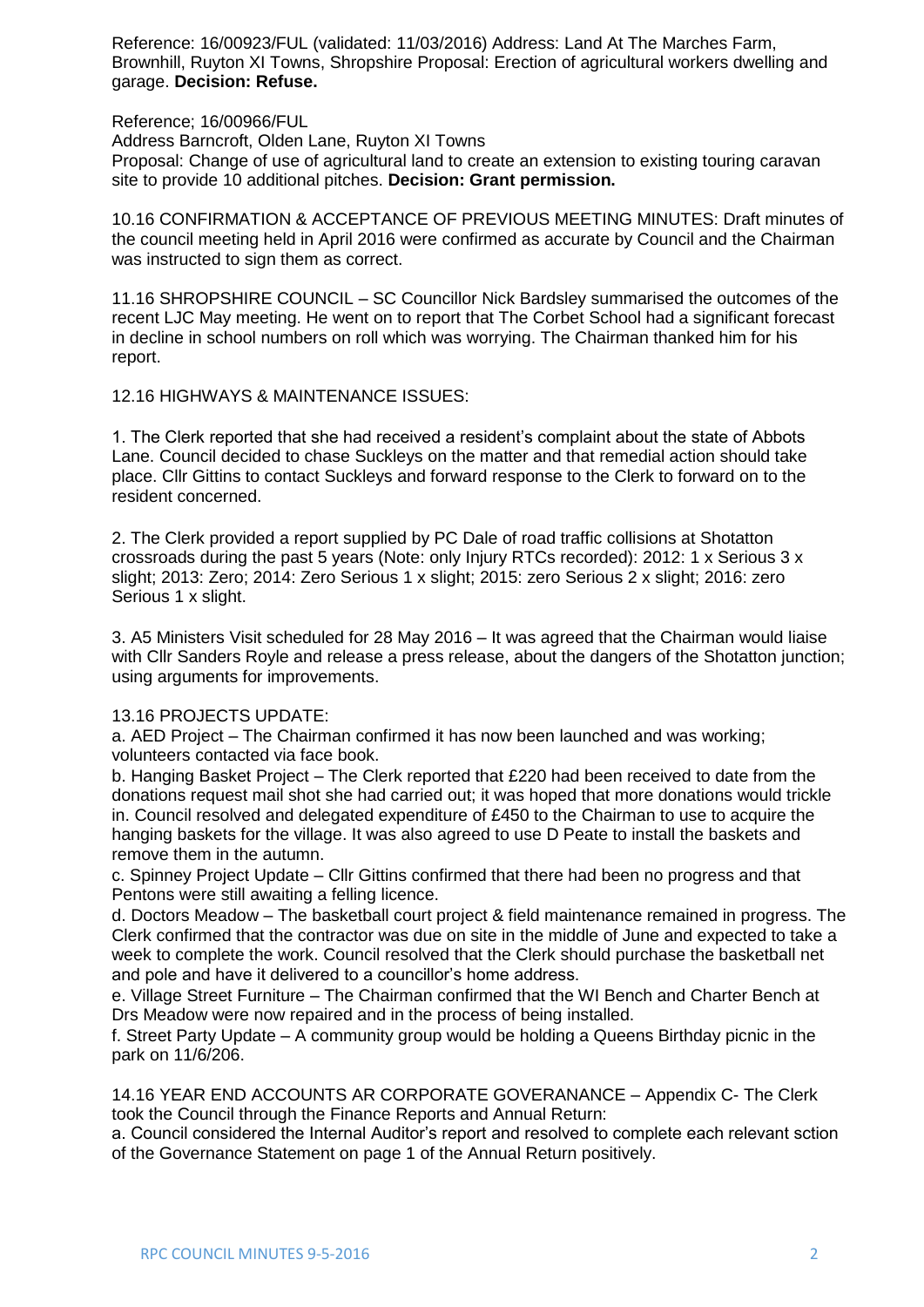b. Council resolved to approve the yearend accounts; and bank reconciliation and confirm the Accounts Statement on page 2 of the Annual Return.

c. Council agreed that their response to the Internal Auditor, thanking him for his report.

d. Council resolved to appoint B Townson as Internal Auditor for 2016/17; based on his work and detailed audit report.

e. The Clerk informed Council of her intention to display Notice of Electors' Rights to inspect the accounts on notice boards and the Council's website on 19/5/2016. (Proposed CC Seconded AJ.)

## 15.16 FINANCE

Annual Arrangements:

a. Council resolved to renew of the following annual subscriptions, contracts and grant payments:

□ Shropshire Association of Local Councils,<br>□ Society of Local Council Clerks,

□ Highline Electrics Ltd: Scottish Power and ICO.

b. Council confirmed its banking arrangements with Bank of Ireland UK Ltd.

c. Fixed Asset Register & Insurance – Council considered and adopted both.

(See Appendix B).

d. Yearend 2015/16 Budget Monitoring Report – Council considered the report and resolved to transfer the following to earmarked reserves.(Appendix D.)

£3,000 to Drs Meadow Playarea; £1,000 to Neighbourhood Plan; £15,250 to New Village Hall Project.

Monthly Arrangements:

e. The Clerk reported that April receipts per bank had included the precept of £18,000. The balance at the bank as at 30/4/2016 was £59,840.67.

f. The Council was informed that the Clerk's standing order salary payment had ceased with effect from 1/4/2016. As a tax coding change was expected in June it was agreed that no standing order would be set up until July 2016.

g. Council resolved to pay the following, instructing Cllrs Lewis and Case to check the supporting paperwork to the cheques raised before authorising payment:

Chq 808 Scottish Power £242.30 Street Light Energy 4th quarter 2015/16;

Chq 809 B Townson £120.00; Internal audit fee 2015/16;

Chq 813 Ruyton XI Towns PCC £20.00 Rent of room on 9/5/16;

Cha 812 Came & Co: Aviva Insurance Premium £485.78;

Chq 810 SP Manweb PLC £268.60; Cost of street lighting works;

Chq 811 Clerk April net salary; £516.53. (Chairman confirmed no SO was processed by the bank in April.) (Proposed SG and Seconded AJ.)

16.16 COUNCIL TO CONFIRM RE-ADOPTION OF FOLLOWING POLICIES: Council resolved to adopt the following policies:

a. Pre-Planning Policy b. Freedom of Information Policy / Publications

c. Communications Policy d. Press & Media Policy e. Complaints Policy.

17.16 CLERK'S UPDATE REPORT & COMMUNICATION – The Clerk summarised her report at Appendix A which was noted by councillors.

18.16 LOCAL REPORTS – There were none.

19.16 SUPPLEMENTARY AGENDA – It was agreed that the Clerk send a letter of condolence to Dorothy Needham, as Laura Jefferies had been a valued member of the community and past long serving councillor.